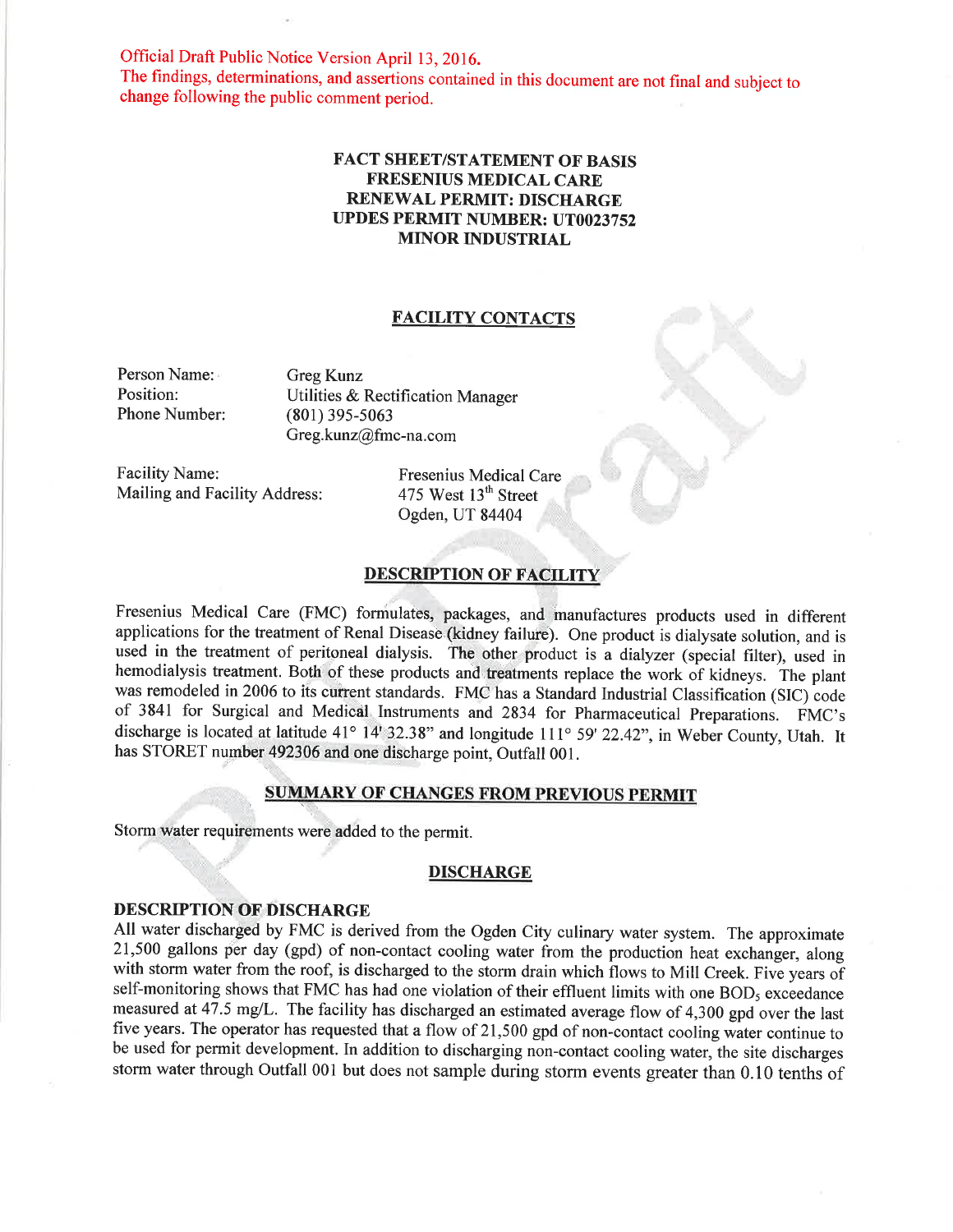an inch or 24 hours thereafter, so flows greater than 21,500 gpd may be present. As a result, a discharge flow rate of 70,000 gpd was used for permit development.

All sanitary waste and recycled cooling tower water from the boilers is discharged to the Central Weber Sewer Improvement District's sanitary sewer.

Description of Discharge Point Outfall Located at latitude 41° 14' 32.38" and longitude 111° 59' 001 22.42". The discharge is through a gravity flow concrete storm drain pipe leading to Mill Creek, which is a tributary of the Weber River and hence to the Great Salt Lake. STORET discharge location is 492306.

# RECEIVING WATERS AND STREAM CLASSIFICATION

The discharge flows approximately one and a half  $(1 \frac{1}{2})$  miles in a storm drain before discharging to the Plain City Canal, thence to Mill Creek, which is a tributary of the Weber River. Mill Creek is classified 2B, 3C, and 4 as is the Weber River from Great Salt Lake to the Slaterville Diversion according to Utah Administrative Code (UAC) R317-2-13:

- -Protected for secondary contact recreation such as boating, wading, or similar uses. Class<sub>2B</sub>
- -Protected for nongame fish and other aquatic life, including the necessary aquatic Class 3C organisms in their food chain.
- -Protected for agricultural uses including irrigation of crops and stock watering. Class 4

### **BASIS FOR EFFLUENT LIMITATIONS**

Limitations on total suspended solids (TSS), biochemical oxygen demand (BOD<sub>5</sub>), and pH are based on current Utah Secondary Treatment Standards, UAC R317-1-3.2. The oil and grease is based on best professional judgment (BPJ). An attached Wasteload Analysis (WLA) was conducted to evaluate effluent impacts to meet State water quality standards in the receiving waters. Due to the lack of receiving water flow data an upstream flow of 0.5 cfs was assumed for the analysis and evaluated against the previously discussed 70,000 gpd (0.11 cfs) discharge rate. Based on these flow rates and receiving water concentrations an assimilative capacity was available for discharge of total dissolved solids (TDS) at a concentration of 3,700 mg/L. During the past 5 years the maximum measured effluent TDS concentration was 892 mg/L, instead of raising the TDS effluent limitation and imposing a flow limitation, the TDS effluent limitation will continue to be held at the water quality criteria standard. The TDS limit is based on water quality criteria standard for Class 4 receiving water classification. All effluent limitations are set equal to water quality criteria, secondary standards, or BPJ and supported by the WLA to be protective of the receiving water. Therefore, a limitation will not be imposed for flow discharge rate. Based on effluent monitoring data the permittee is expected to be able to comply with the limitations. The permit limitations are: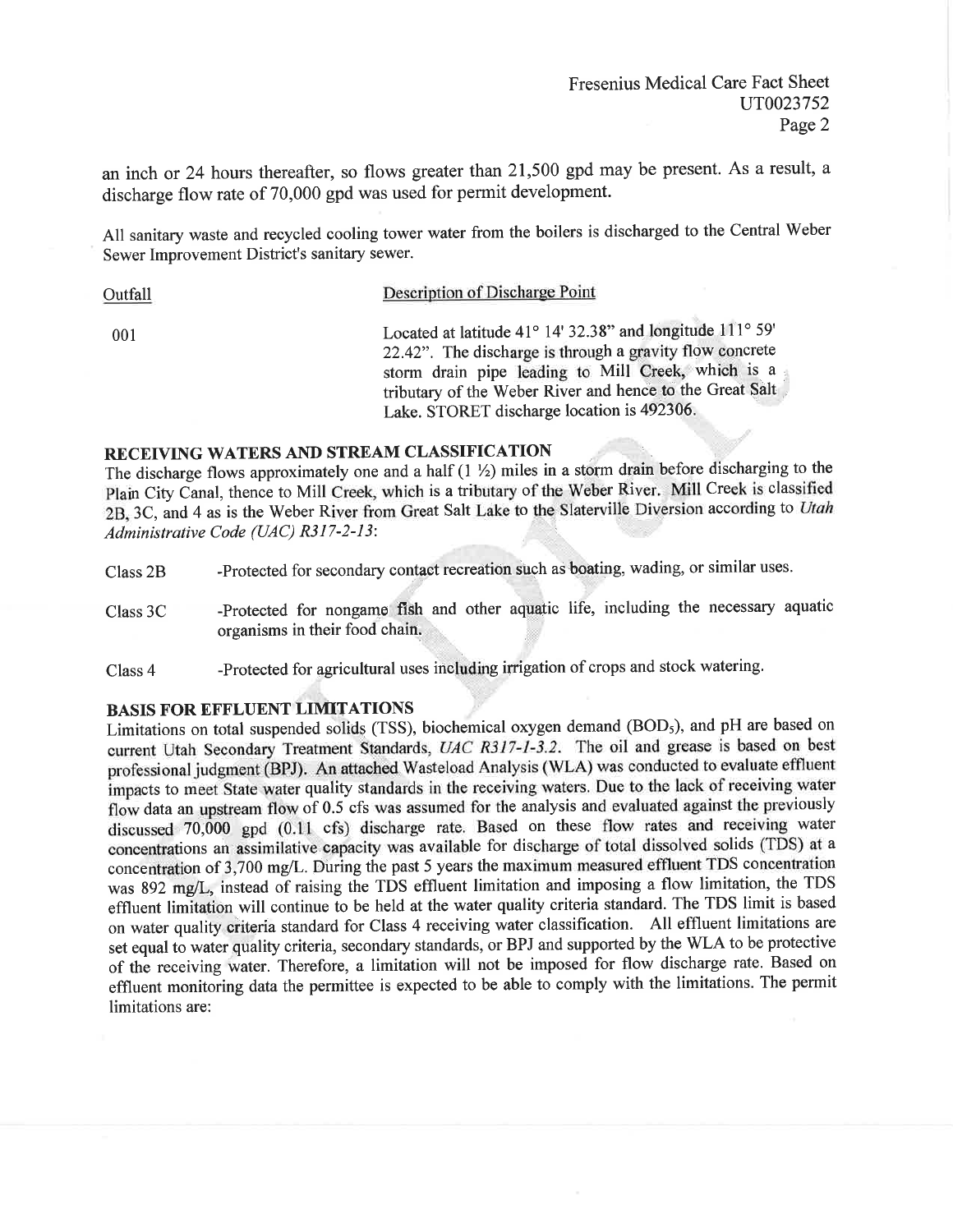| Parameter                                       | <b>Effluent Limitations a/</b> |                              |               |                  |
|-------------------------------------------------|--------------------------------|------------------------------|---------------|------------------|
|                                                 | Maximum<br><b>Monthly Avg</b>  | Maximum<br><b>Weekly Avg</b> | Daily Minimum | Daily<br>Maximum |
| $BOD_5$ , mg/L                                  | 25                             | 35                           |               |                  |
| TSS, mg/L                                       | 25                             | 35                           |               |                  |
| <b>Total Dissolved Solids</b><br>$(TDS)$ , mg/L |                                |                              |               | 1,200            |
| Oil & Grease, mg/L                              |                                |                              |               | 10.0             |
| pH, Standard Units                              |                                |                              | 6.5           | $\Omega$         |

# SELF-MONITORING AND REPORTING REQUIREMENTS

The following self-monitoring requirements are the same as in the previous permit. The permit will require reports to be submitted monthly and annually, as applicable, on Discharge Monitoring Report (DMR) forms due 28 days after the end of the monitoring period.

| Self-Monitoring and Reporting Requirements a/ b/ |                 |             |            |  |  |
|--------------------------------------------------|-----------------|-------------|------------|--|--|
| Parameter                                        | Frequency       | Sample Type | Units      |  |  |
| <b>Total Flow</b>                                | Quarterly       | Estimate    | <b>MGD</b> |  |  |
| BOD <sub>5</sub>                                 | Quarterly       | Grab        | mg/L       |  |  |
| <b>TSS</b>                                       | Quarterly       | Grab        | mg/L       |  |  |
| <b>TDS</b>                                       | Quarterly       | Grab        | mg/L       |  |  |
| Oil & Grease c/                                  | Quarterly/sheen | Grab        | mg/L       |  |  |
| pH                                               | Quarterly       | Grab        | SU         |  |  |

- ù See Definitions, *Part VIII*, for definition of terms.
- $b/$ The permittee shall not sample during storm events greater than 0.10 tenths of an inch or 24 hours thereafter.
- $c/$ Sample only if sheen is observed.

## STORM WATER

STORMWATER REQUIREMENTS<br>The storm water requirements are based on the UPDES Multi-Sector General Permit for Storm Water Discharges for Industrial Activity, General Permit No. UTR000000 (MSGP). Sections of the MSGP that pertain to discharges from an industrial activity have been included and sections which are redundant or do not pertain have been deleted.

The permit requires the preparation and implementation of a Storm Water Pollution Prevention Plan (SWPPP) for all areas associated with the facility. The SWPPP elements of this plan are required to include: 1) the development of a pollution prevention team, 2) development of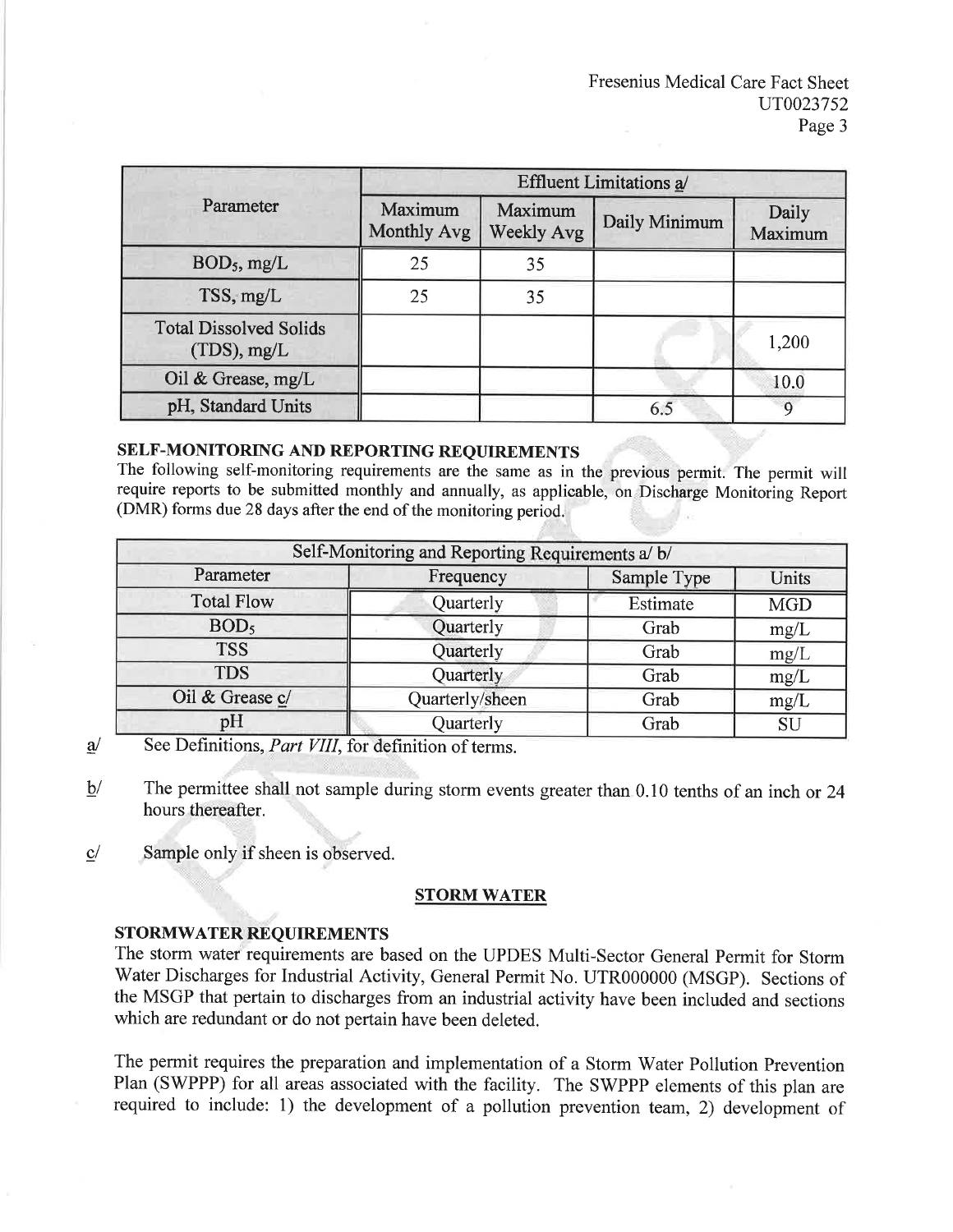Fresenius Medical Care Fact Sheet UT0023752 Page 4

drainage maps and materials stockpiles, 3) an inventory of exposed materials, 4) spill reporting and response procedures, 5) a preventative maintenance program, 6) employee training, 7) certification that storm water discharges are not mixed with non-storm water discharges, 8) compliance site evaluations and potential pollutant source identification, and 9) visual examinations of storm water discharges. The SWPPP must be maintained on site and be available for review during inspections.

## PRETREATMENT REQUIREMENTS

FMC discharges all sanitary waste and boiler blow down to the Central Weber Sewer Improvement District. Any process wastewater that the facility may discharge to the sanitary sewer, either as direct discharge or as a hauled waste, is subject to federal, state and local pretreatment regulations. Pursuant to section 307 of the Clean Water Act, the permittee shall comply with all applicable Federal General Pretreatment Regulations promulgated, found in 40 CFR Section 403, the State Pretreatment Requirements found in UAC R317-8-8, and any specific local discharge limitations developed by the Publicly Owned Treatment Works (POTW) accepting the waste.

### **BIOMONITORING REQUIREMENTS**

A nationwide effort to control toxic discharges where effluent toxicity is an existing or potential concern is regulated in accordance with the State of Utah Permitting and Enforcement Guidance Document for Whole Effluent Toxicity Control (biomonitoring). Authority to require effluent biomonitoring is provided in Permit Conditions, UAC R317-8-4.2, Permit Provisions, UAC R317-8-5.3 and Water Quality Standards, UAC R317-2-5 and R317-2-7.2.

The permittee is a minor industrial facility that will discharge infrequently. Toxicity is neither an existing concern, nor likely to be present in the effluent. The source of the effluent is culinary water and storm water from the facility's roof. Based on these considerations, there is no reasonable potential for toxicity in the permittee's discharge (per State of Utah Permitting and Enforcement Guidance Document for WET Control). As such, there will be no numerical WET limitations or WET monitoring requirements in this permit. However, the permit will contain a toxicity limitation re-opener provision that allows for modification of the permit should additional information indicate the presence of toxicity in the discharge.

# TOTAL MAXIMUM DAILY LOAD REQUIREMENTS

FMC discharges into the Great Salt Lake via Mill Creek, which is not identified as impaired by the 303(d) assessment process as defined in the Clean Water Act. Currently, no TMDL evaluation is underway for Mill Creek.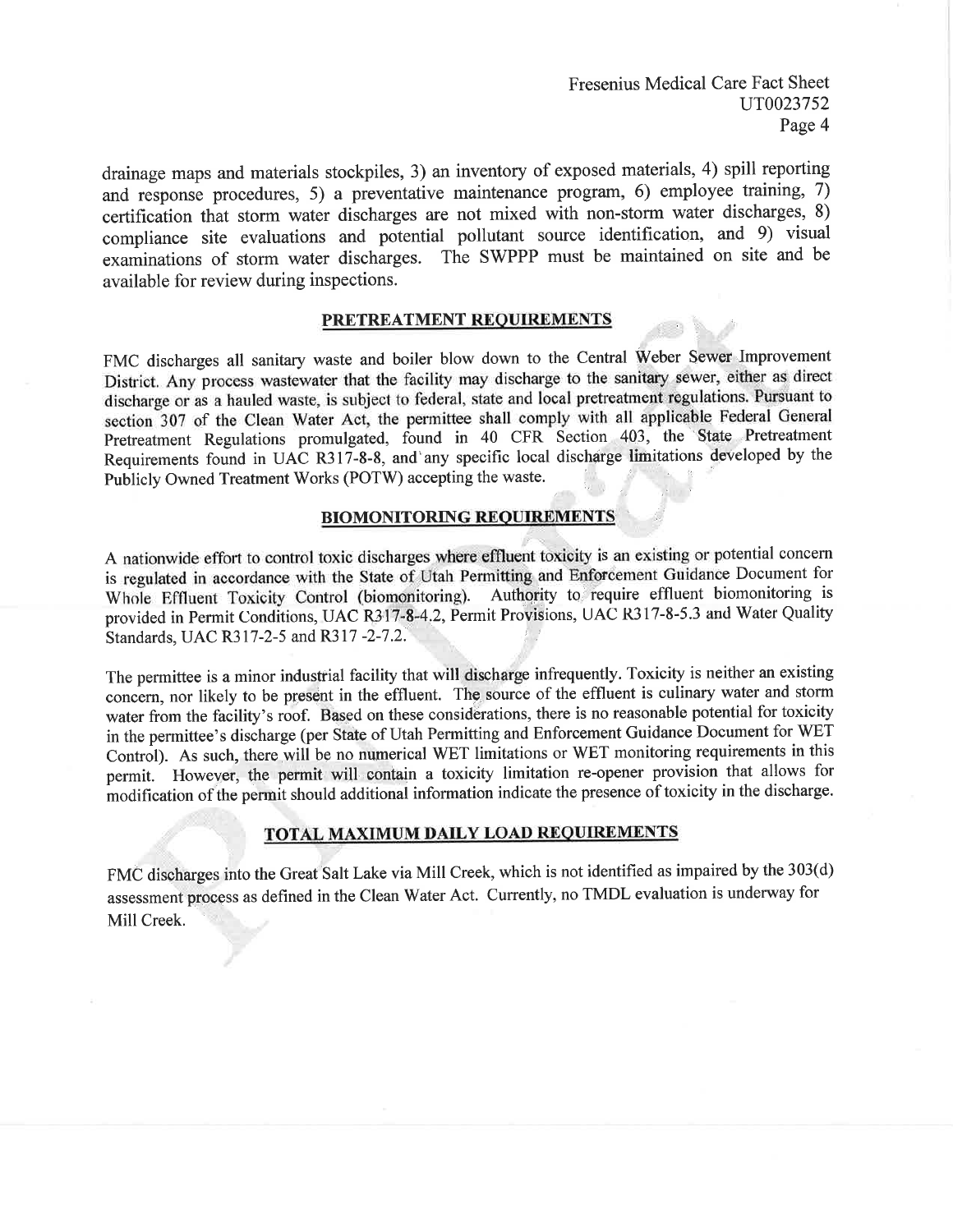Fresenius Medical Care Fact Sheet uT0023752 Page 5

#### PERMIT DURATION

It is recommended that this permit be effective for a duration of five (5) years.

Drafted by Discharge: Pretreatment Stormwater **WET** TMDL WLA

Ken Hoffman kenhoffman@utah.gov 801-536-4313 Jennifer Robinson Mike George Mike Herkimer Kari Lundeen Dave Wham

## PUBLIC NOTICE

Began: Ended:

Comments will be received at: 195 North 1950 West

PO Box 144870 Salt Lake City, UT 84114-4870

The Public Noticed of the draft permit was published in the Ogden Standard Examiner.

During the public comment period provided under R317-8-6.5, any interested person may submit written comments on the draft permit and may request a public hearing, if no hearing has already been scheduled. A request for a public hearing shall be in writing and shall state the nature of the issues proposed to be raised in the hearing. All comments will be considered in making the final decision and shall be answered as provided in R317-8-6.12.